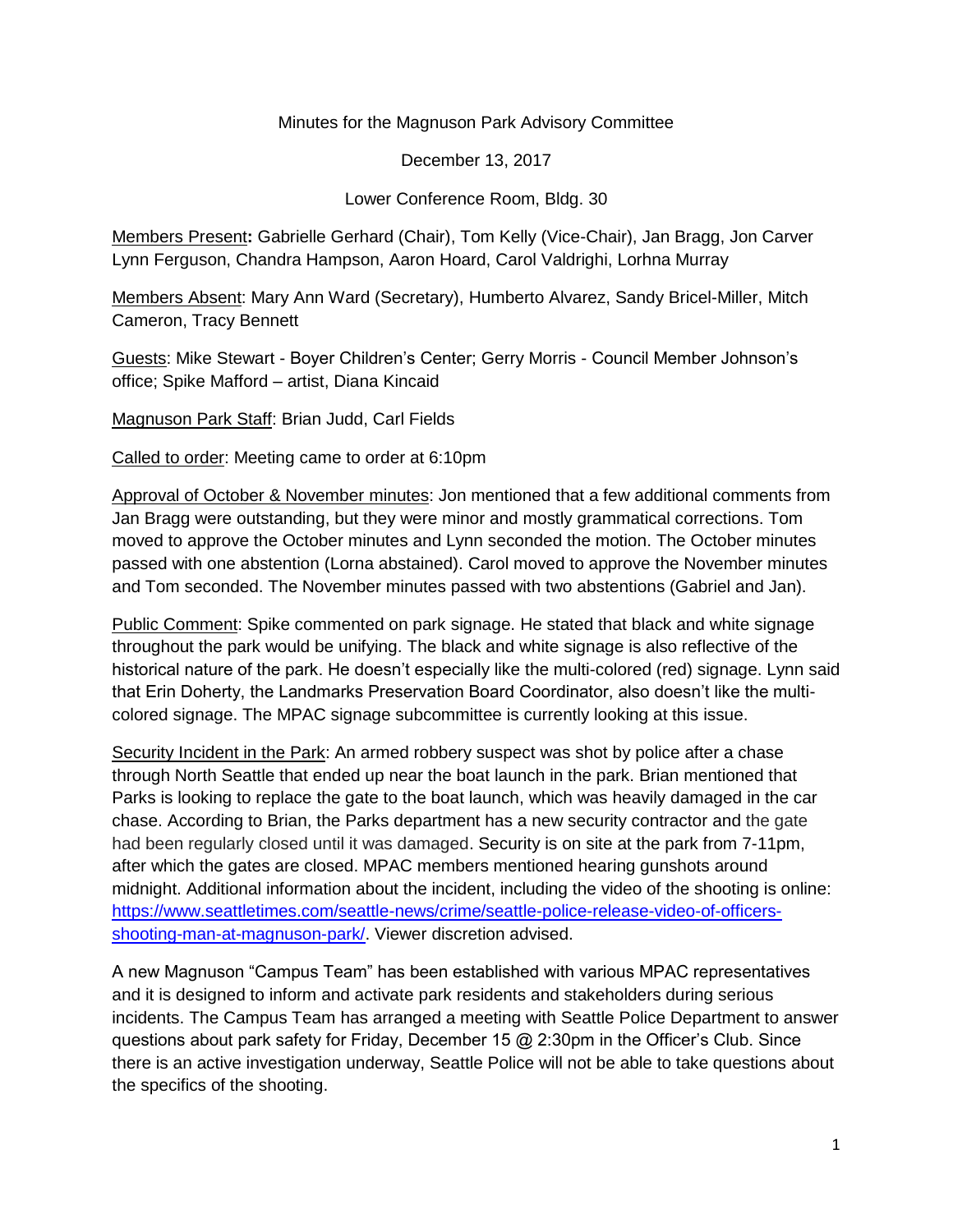Brian plans to invite Officer Beck to the next MPAC meeting to discuss park security issues.

Gatehouse Signage: Park signage is complicated. Lynn stated that although there was always a sign over the entrance gate to the base, it changed according to base function. Lynn's group [\(Friends of Sand Point Magnuson](http://sandptnavsta.org/_home/home.php) Park Historic District) has worked hard on preserving the physical buildings in the park and a new City of Seattle historic district now protects them. The next phase of the group's work is to figure out how to publicize the buildings.

The Navy numbered buildings based on when they were built and these numbers are historic and must be maintained. Signs were originally black and white. Lynn's group is currently taking an inventory of the internal and external artifacts. The buildings were assessed by the City when the federal historic listing was done. The long term goal is to create a small interpretive center showcasing park history. She stated that some structures and historical property (such as a second guardhouse) exist somewhere in storage.

The original sign over the front gate (gatehouse) entrance to the park never included the words "Sand Point." Sand Point is a place name given by early settlers to the peninsula. The original sign over the gatehouse was taken down and has been lost. A sign should be restored there and MPAC should consider the wording.

The Navy did not like Sand Point, given its existing Naval station at Sandpoint, Idaho, and never referred to its facility as "Sand Point" although locals always did. The navy had 7 names for the property. Those names include: Naval Station Seattle, Naval Station Puget Sound, Naval Air Station Seattle, etc. Currently, the official name of the federal historic district is "Naval Air Station Seattle," while the local landmark district name is "Sand Point Naval Air Station."

Lynn stated that historical signage across the entrance should have art deco letters and preferably be Navy blue and white or the original aluminum cut out letters. She is hoping to put up official Dept. of Interior national listing small bronze building "plaques" to the right of the main entrance to the historic buildings. She would also like to see signage having mitigation value or public benefits, which could be taken into consideration during future lease agreements between Parks and future tenants.

Jan mentioned that there are 5 interpretive signs in the wetlands area of the park, including some with pictures showcasing park history, although the park is currently lacking in signage on dog leash rules.

Members leaving MPAC: Brian thanked the 2 members (MaryAnn Ward and Tracy Bennett) leaving MPAC at the end of December. Both MaryAnn and Tracy represented park tenant seats. Brian was especially appreciative of MaryAnn and Tracy's perspective on north end security issues and their collaborative approach to working with the Parks Department.

Campus Team: The new campus team represents different campus stakeholders. Current members include: Lorna, Chandra, Aaron, Humberto, Alisa Luber (Mercy Housing), Officer Beck (Seattle Police Department), and Carl Fields (Parks Community Development). The key benefit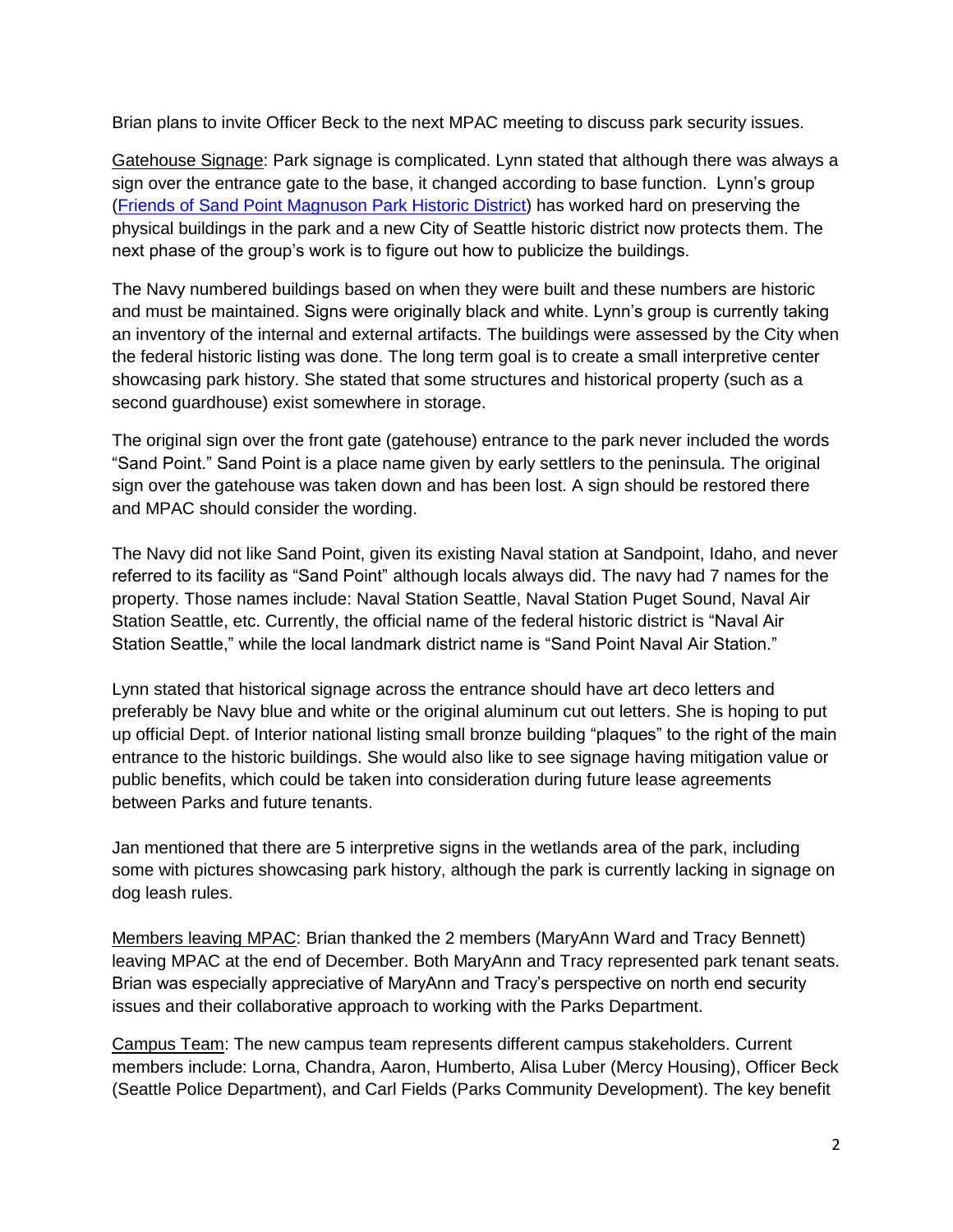of the campus team is facilitating communication lines and getting the word out when something happens. The campus team will also look to organize one community event each year. Brian suggested that it would be good for the campus team to have an affiliation with MPAC. MPAC members were supportive of this type of affiliation, and generally agreed to keep the group smaller so as to facilitate rapid responses.

Diane Kincaid asked if it would make sense to include neighbors living outside Magnuson Park?

Chandra discussed the Northeast Seattle Equity and Social Justice Council. This group is looking to support community connections and raise awareness of racial inequity in Northeast Seattle. Chandra has connections to the neighborhoods bordering Magnuson Park through this council and Sand Point Elementary PTA. She stated that one challenge for park residents that go to school at Sand Point Elementary School is the lack of bus route designation in the Park that effectively prevents teachers from walking kids home from school. The school needs crossing guards and has been unable to fill these positions. Lorna agreed that the lack of a bus route designation presents a bureaucratic barrier, which is tough to overcome, and which makes it more difficult to integrate into the community.

Carol stated that her condo membership is interested in volunteering, but mentioned that it can be difficult for schools, community centers and other organizations to figure out how to use volunteers. Making it easier to volunteer may help address some of these issues.

Magnuson Park Community Center Update: Carol met with David Graves (Parks employee) about community center needs, especially in light of the 100s of new residents to the park after Mercy Housing opens.

Lorna asked about the process to use the space that is currently being developed by Mollusk Brewing. Brian confirmed that there have been two public RFP processes. He also mentioned that the lease for the Seattle Musical Theatre at Magnuson Park is expiring in 2018 and Parks will be looking for a new tenant. The theatre may apply to the RFP application. If they are not chosen, the Theatre will need to move its equipment. Brian stated that Parks provided notice to the Theatre 1 year in advance of the lease expiration.

Walking Loops: Two issues were raised around creating walking loops in the park. First, creating a loop around the perimeter of the park would be good. The loop basically exists. Second, signage is needed to provide walkers with directions.

Creating walking loops is something that MPAC has addressed previously according to Tom. He mentioned that Magnuson will never be like Green Lake with the wide open vista created by the Lake. He mentioned that you could have loop segments based on distances and use environmental design to prevent crime. The biggest thing though is getting users on the trails.

Aaron discussed the cost of signage. He suggested that printing maps and placing them in plastic boxes could be more economical than creating signs, which can cost in excess of several thousand dollars per sign.